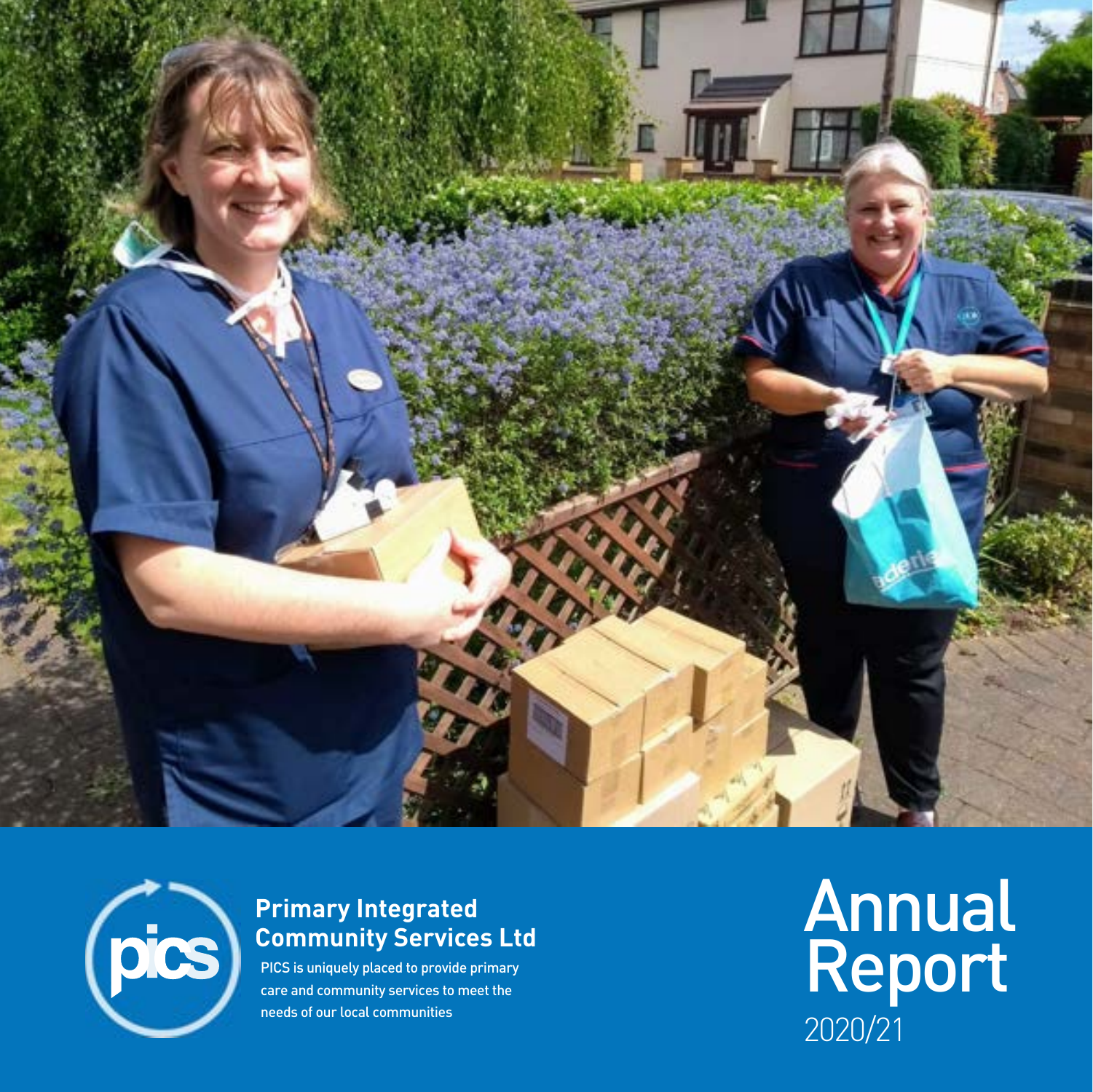# Welcome from PICS Directors

## **Alison Rounce Managing Director**

**We can all be proud of our caring and dedicated colleagues who excelled for our patients and communities as the coronavirus pandemic fully hit the UK and significantly disrupted every aspect of life, particularly health and social care.**

**Our services didn't stop because of the spirit and resilience of the people who make up PICS. Supporting each other, we faced the relentless emergence of barriers and kept connecting with our patients despite disrupted pathways and closed doors. Our wellbeing, access, quality and infection control strategies were robust, effectively assuring our absolute priority for patient and staff safety.**

Kept GP Practice and primary care services running.

Services in the community and out of hospital were maintained.

Worked with Clinical Directors to recruit to roles that enable patients to choose to stay at home, enable their independence and improve wellbeing and connections to their communities.

Inducted and supported our new colleagues so that they can safely and quickly support GPs with their workload and reduce hospital admissions.

Our leadership team was embedded in Nottinghamshire's system-wide response to the pandemic.

Colleagues from every team and service supported the mass vaccination of a population of 1 million people.

Our strong partnerships and relationships have equipped us with the knowledge and connections to make all the difference. From front line staff having the phone numbers of consultants, social workers and food banks, to system-wide participation in Nottinghamshire and representing professional networks and local federations at national level. We've been able to accurately assess, effectively adapt, and resolutely carry on.

Embedded in our communities, we went searching for the most vulnerable people and were relentless as we reached past patient lists to find people in need.

Using new and innovative technologies and techniques, we quickly adapted to new ways of working. We also took our patients and partners with us, supporting digital access schemes, helping patients and carers use their own devices to access video consultations, and providing specialist frailty training sessions for care home staff and district nurses.

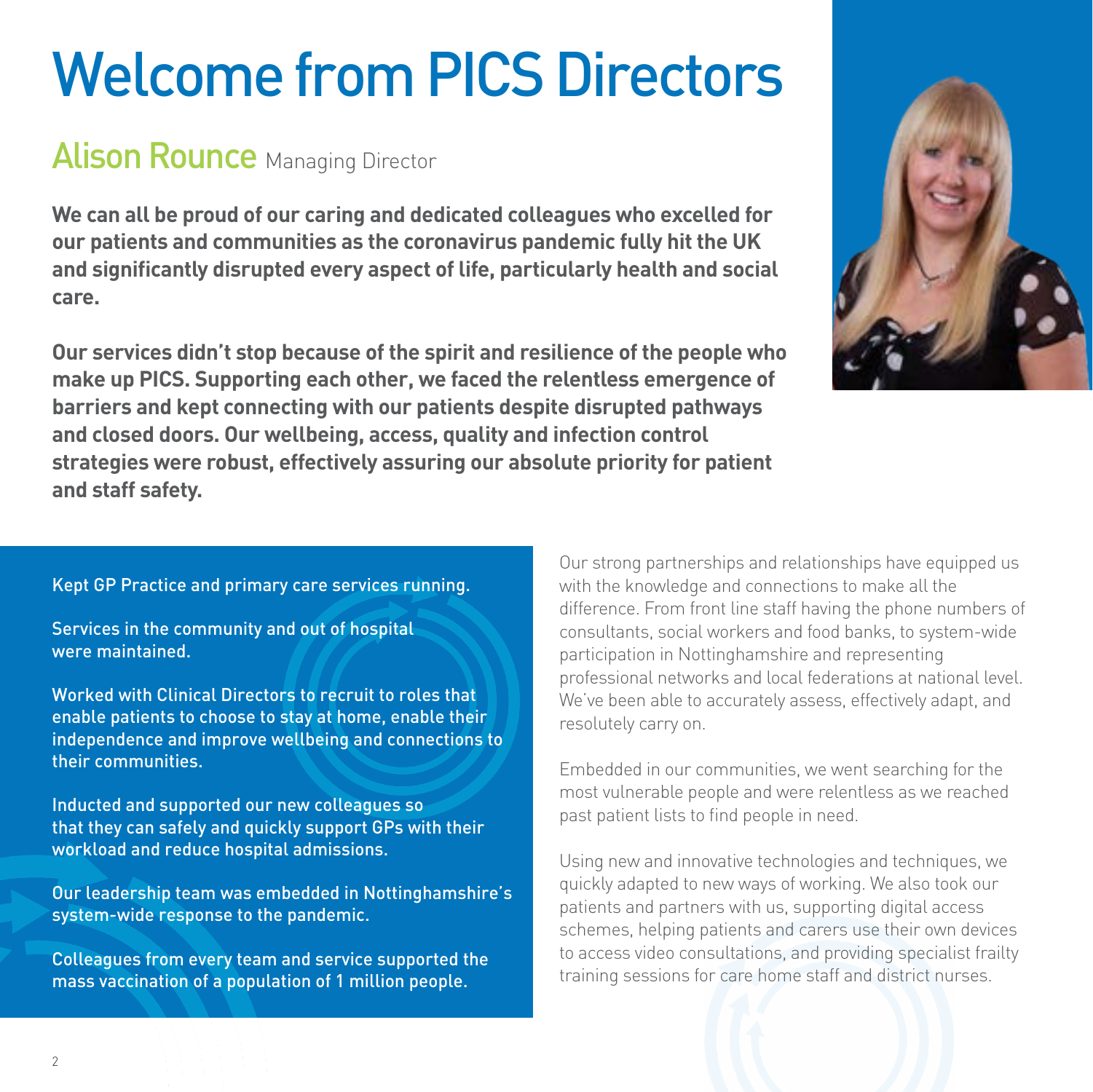# **PICS thrived in the most difficult and challenging** circumstances while also achieving excellence recognised by national institutions.

The pro-active response from GPs and Primary Care Networks (PCNs) in Nottinghamshire has demonstrated the power of care led by local experts in tackling health inequalities. PICS' experience of co-creating personalised, integrated and community-level care for our patients has come to the fore, enabling the swift delivery of urgently needed care which is still clinically led, patient-focused and effectively integrated into complex pathways.

Our expansion of corporate services and investment in our estate and technology has continued to match growth, alongside our strategic and professional support of PCN Clinical Directors as they build new teams and manage fastpaced growth with increasing budgets, responsibilities, and liabilities.

I have never been more proud of the team I work with and of the services we provide. Our staff continue to report higher rates of engagement and satisfaction than our comparators as detailed on page 7, including reporting feeling safe at work and valued by their teams and managers.

This next year will be an ongoing test of our resilience and innovation. The entire health and social care sector is faced with an exhausted workforce. Our sacrifices and triumphs must be recognised and remembered. As we expand, PICS will continue to grow our culture of caring and match how deeply we care for our communities.

The Government and NHS are looking to primary and community health and social care to address the health inequalities exposed and exacerbated by the pandemic and as part of the NHS Long Term Plan. The voice of our clinicians and the personal experience of our community members should shape design and delivery, influencing the highest levels of decision making. We will work to build on the hard-won bonds and successes of the past year to secure a sustained role in system-level decision makings.

Alisan Raince

#### **Contents**

Welcome from PICS Directors **|** Growth over 2020/21 **|** Staff engagement **|** Patient feedback **|** Quality Report summary Case Studies **|** News and highlights **|** Financial report and balance sheet **|** Our Values and Board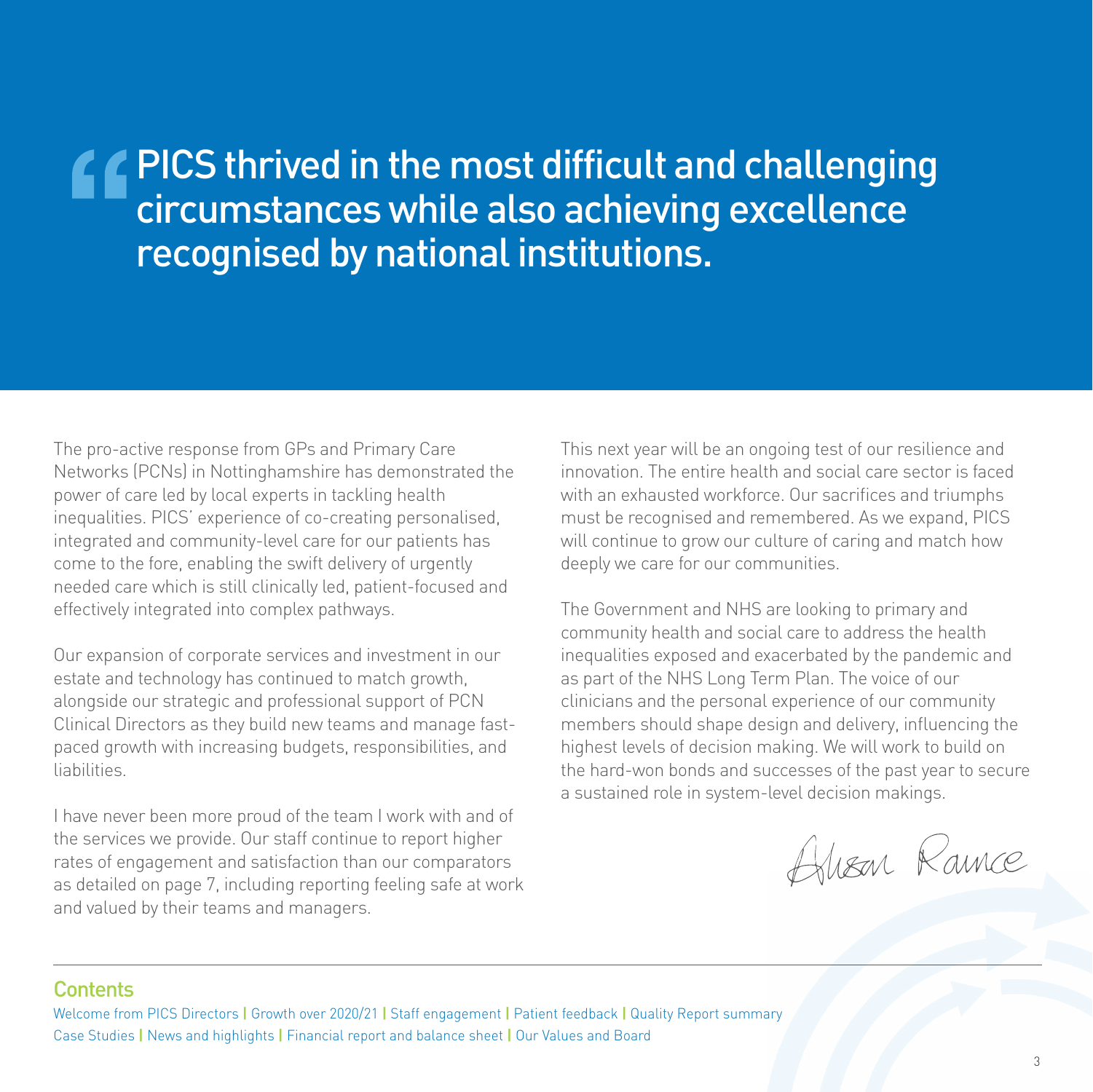# Dr Kelvin Lim Medical Director

**This year, we've risen to all the challenges while continuing to hold dear to our values of excellent care and of making patients the centre of everything we do.**

**PICS' mission to adapt our services to reflect need has guided our response to lockdown and the ongoing impact of the pandemic. We've listened to and amplified the voice of primary and community care clinicians and practitioners, helping their expertise shape integrated care services.**



#### Rigorous infection control with and between patients.

Using new technology to move interactions to digital spaces including patient consultations, support groups, MTDs, meetings and staff conference.

Sourcing and supplying PPE for our staff and to frontline workers in general practice.

Creating new policies, risk assessments and, governance processes focused on keep staff and patients safe.

Enabling remote and home working for staff not in direct-contact roles with patients.

Enacting social distancing and rigorous infection control in workspaces.

Launching the stay safe app to assure lone workers.

Rolling out the Patient Pay system via GP Billing to some practices to promote cashless payments over the phone or computer rather than in person.

During April to June PICS actually increased patient contacts by adapting, even for group therapies. Our teams have maintained high quality clinical services both by telephone and face to face.

We have led investment in the additional roles reimbursement scheme as part of the NHS Long Term Plan. We were the first in Nottinghamshire to recruit Clinical Pharmacists and First Contact Physiotherapists, and have also added Social Prescribers, Health and Wellbeing Coaches, Dieticians, Care Co-ordinators, Occupational Therapists, Care Home Paramedics. Working as part of multi-professional teams led by GPs and Clinical Directors, the people in these roles have found and supported the most vulnerable people in our communities.

Staff have been finding 'befrienders' in the community for people struggling with the loneliness of isolation, crowdfunding toiletries for isolated residents of care homes, preparing and distributing lockdown packages filled with activities for children to help families struggling with the schools closures, and helping children back to school with hair cuts and new clothes to ease the pressure on their parents.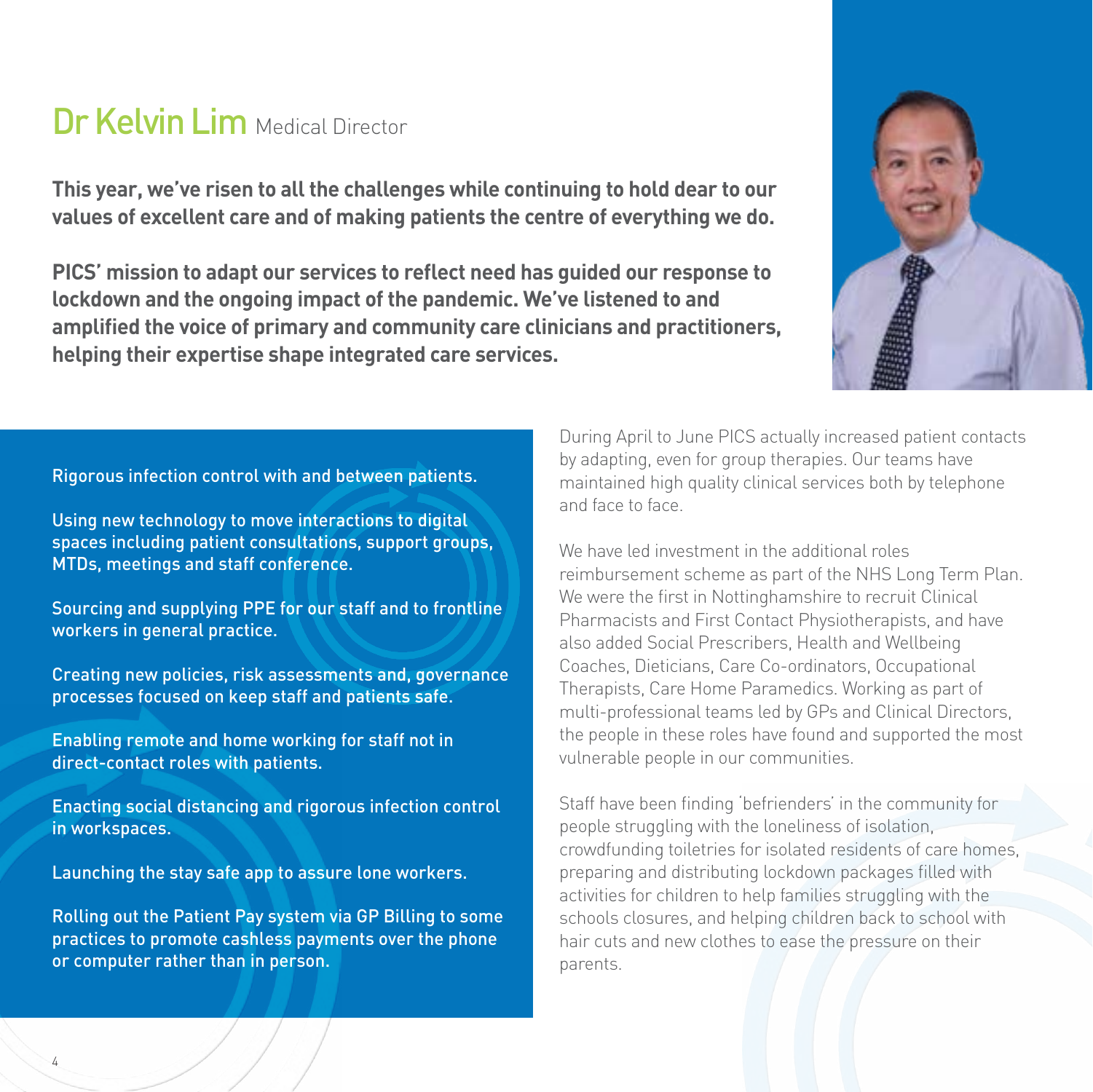As a representative of the federation of GPs and Practices that PICS supports, we are more and more able to ensure primary care is heavily involved in the architecture of the emerging integrated health and social care system.

Our strong links with our communities and partners have enabled us to support Nottinghamshire's response to the pandemic, the vaccination drive and the recovery. We have assisted practices with the Acute Home Visiting service and we've obtained and distributed PPE and equipment for PCNs. Three of the PICS practices were designated Clinical Management Centres during this crisis, Community Services have led the delivery of housebound vaccinations for Nottinghamshire, our seconded staff set up vaccination centres and PICS staff have worked weekends, evenings and all hours to deliver vaccines and more.

Our established expertise in Respiratory, Chronic Fatigue Syndrome and ME Services is being drawn on to develop new pathways for those suffering from Long Covid. Other highlights include our four year contract award for the existing Hub Navigator Services in Mid Notts, starting in April 2021 and a contract with Nottinghamshire Healthcare Trust for an Offender Health pain management service in a local prison.

I am immensely proud of how flexible, adaptable, and reactive we are as an organisation. We've learned how to work differently, and we've learned a lot more about ourselves and our patients. The way we practice and provide healthcare has changed: we have reflected and reviewed our response and asked, what do we want to keep, what do we amend, what do we restart, and what do we stop? These questions have been discussed during staff conferences and team meetings throughout the year and our constant improvement drive will continue.

It's really impressive how PICS has come together and how colleagues have supported each other.

As we grow and adapt, we must continue to hold dear to our values as we support our colleagues, partners and communities through the ongoing health and wellbeing crisis.

 $\frac{1}{2}$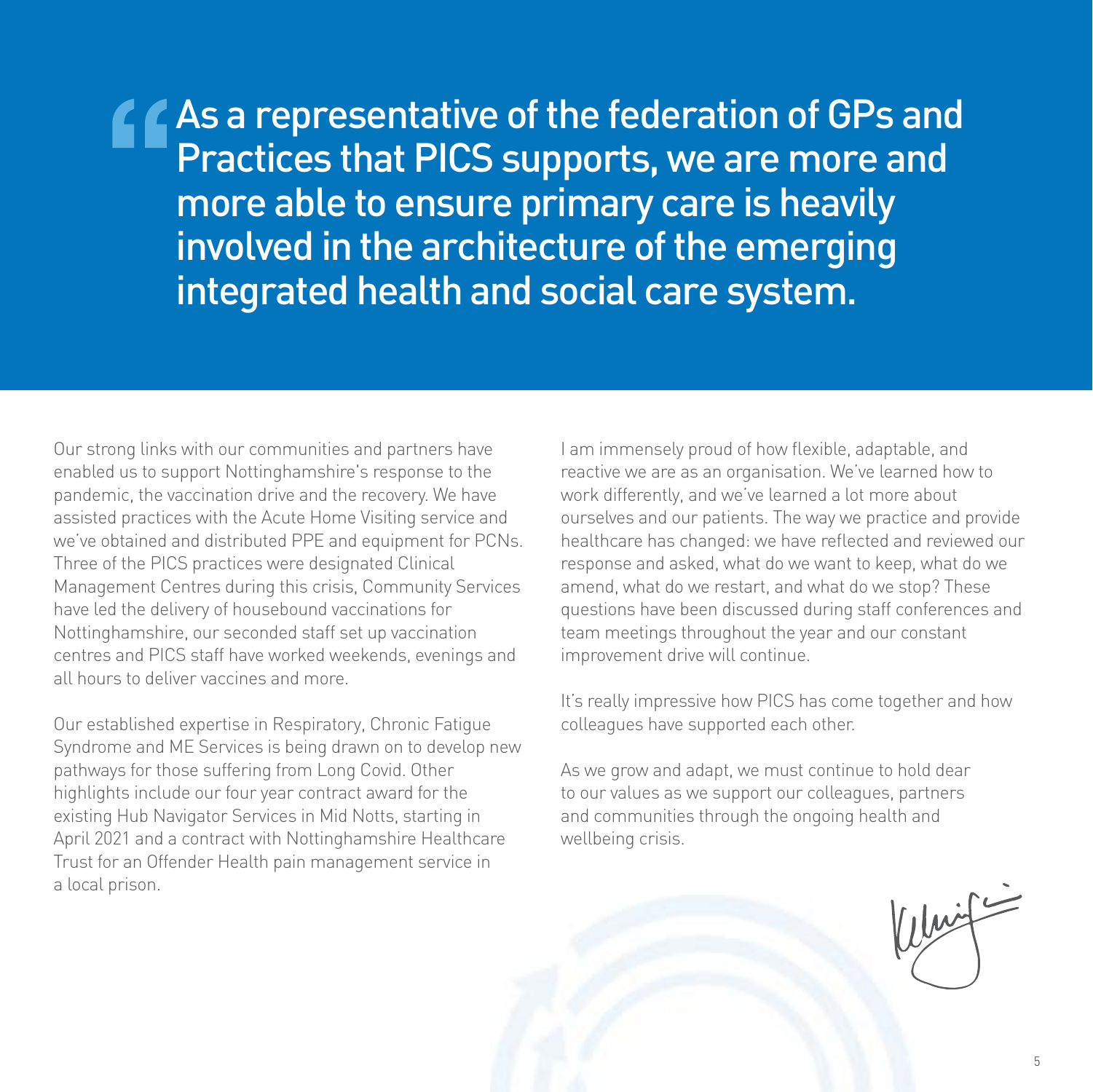**appointments at our GP surgeries**

**Over**

# **140,000 7,000 Nearly referrals into out of**

**hospital services**

# **25,000 Over**

**contacts in our community services**

**Helped deliver over**

**603,000**

**vaccinations across Nottingham city and county**

> **Best Companies ranked PICS as**

> > **6th**

**best company to work for in the UK's health and social care sector**

6

**1M**<br>**nationts** covered by **patients covered by our services across Nottingham city and county**

**100%**

**of respondents to community services felt staff treated them with care and respect**

**According to the NHS National Database, as of March 2021, PICS employed**

**of England's First Contact 10% Physiotherapists**

**£14.8m turn over**

**of staff completed the 84%**

**annual staff survey**

**348**

**staff - a 23% increase since March 2020**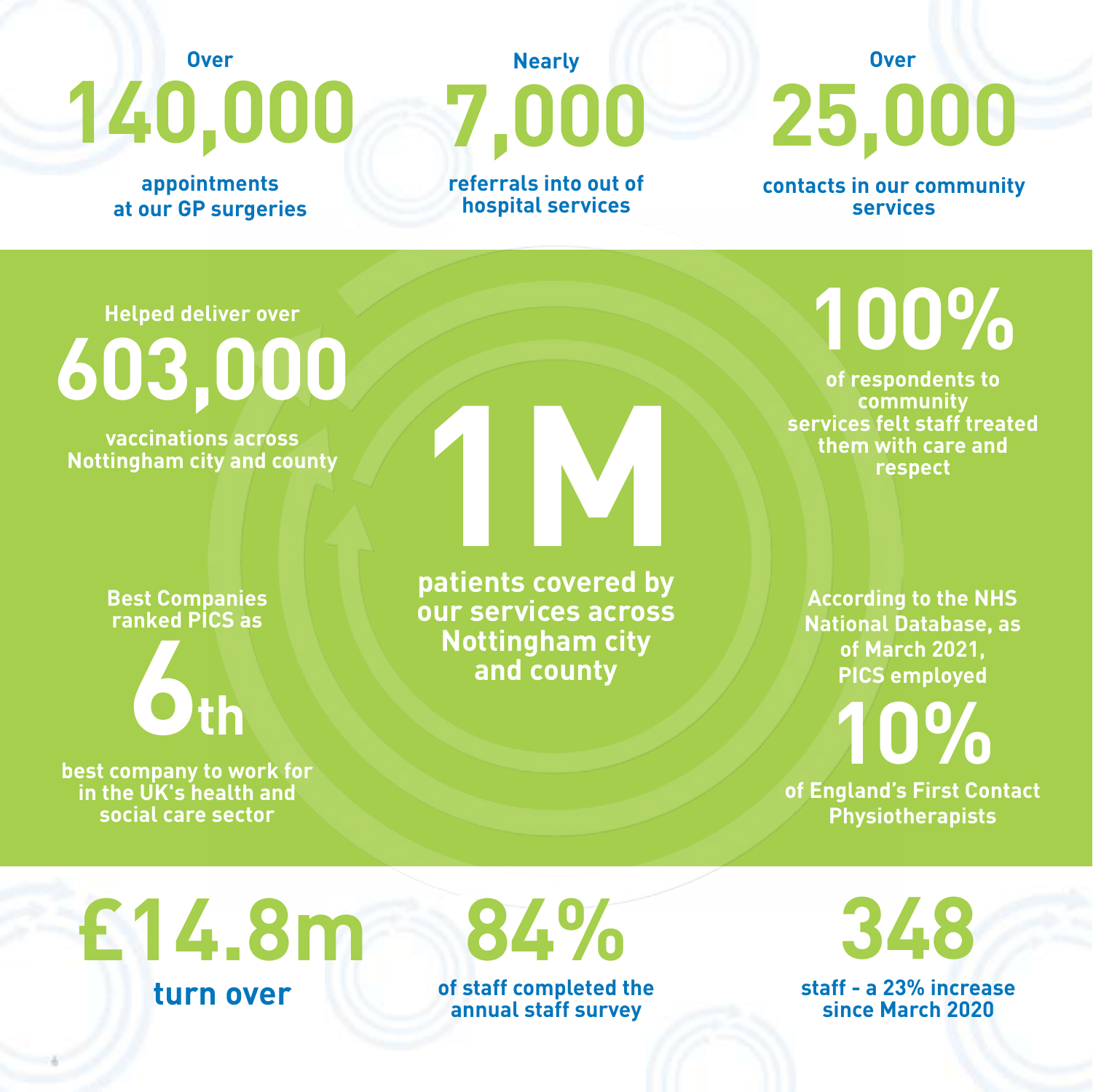# Staff engagement

PICS listens and responds to staff, conducting regular initiatives that foster a caring culture. Robust measurements of engagement with external auditing and benchmarking are in place. Feedback has helped develop a regular staff engagement forum with the Managing Director, an Equality, Diversity and Inclusion Network, a Health and Wellbeing monthly newsletter and more.

#### **Assurance from independent accreditation**

PICS committed to undergoing rigorous and independent assessment by Best Companies, which audits and benchmarks staff engagement for thousands of companies in every sector across the UK. The results are due in April 2021.

#### **Listening and acting on staff feedback**

Feedback has led to plans to establish a regular staff engagement forum with the Managing Director, an Equality, Diversity and Inclusion Network, a Health and Wellbeing monthly newsletter and more.

#### **Healthcare sector benchmarking**

PICS runs an edited version of the annual NHS staff survey, allowing us to benchmark results from previous years, compare with community trusts, and understand our position within the areas we recruit from. Our response rate this year was 84 per cent, compared to 49 per cent within national NHS and 58 per cent within Community Trusts.

#### **Interactive all-staff conference**

Our quarterly virtual events attract a third of the workforce to share success and collaborate. 96 per cent of respondents would recommend attending.

**agree patients are 96% top priority**

**feel make a difference 92% to patients PATIENT-FOCUSED**

**happy if PICS cares for 93% a friend or relative**

**recommend as a place to work 88%**

**are satisfied with flexible 80% JOB SATISFACTION**

**working opportunities**

**feel trusted to do their job 95%**

**SAFE**

**felt safe at work 93%**

**feel safe to speak up 90%**

## **WELL LED**

**say senior leaders 92% are visible**

**satisfied with support 87% from line manager**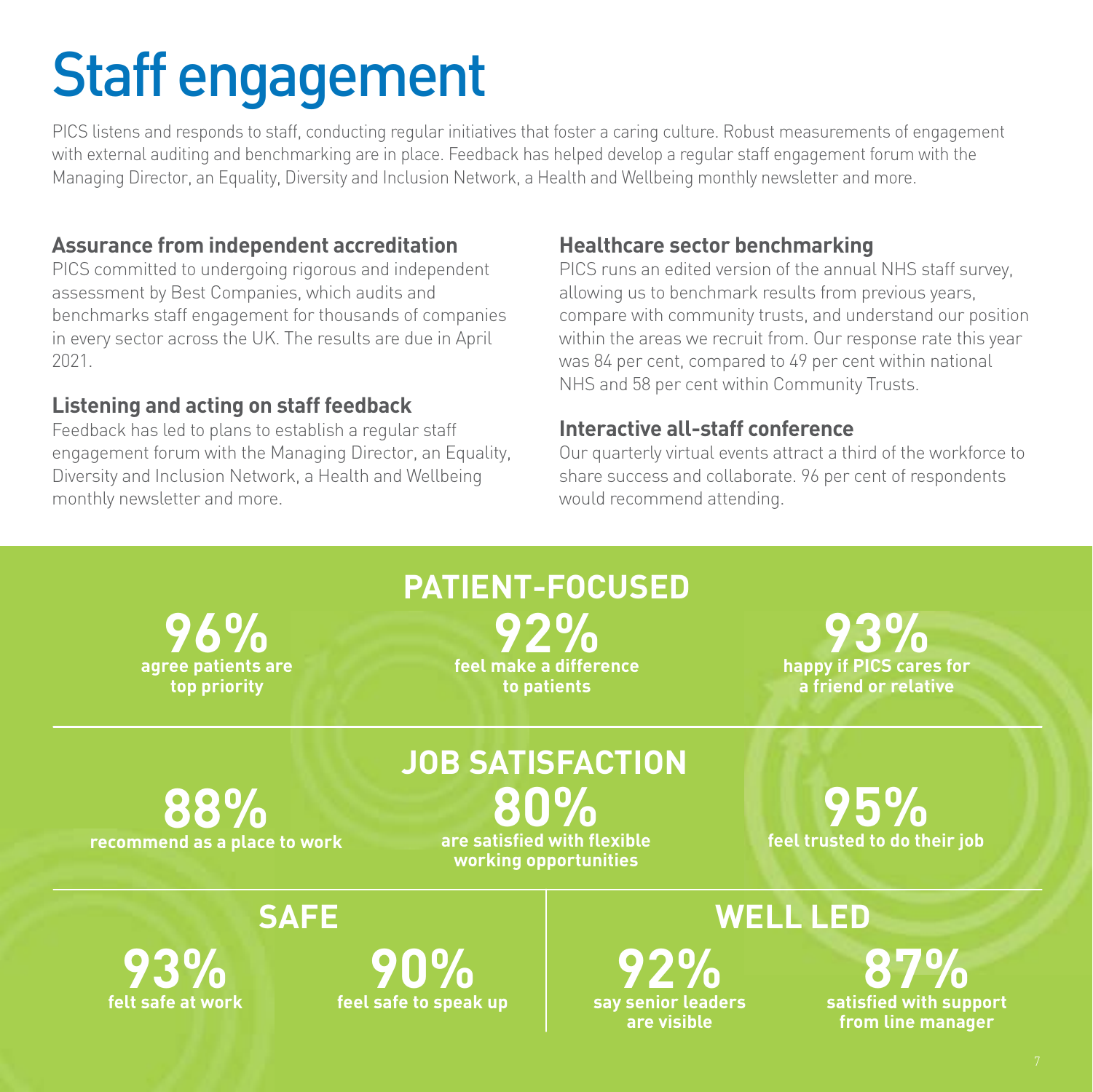# Patient feedback

### We collate all the responses from patients gathered over the year within our community, out of hospital and PCN services.

Due to a reduction in face-to-face visits through the pandemic, PICS provided more ways for patients to share their feedback including telephone surveys and pre-paid feedback cards. This year we found the following common themes:

- Patients feel listened to and treated with professionalism and respect.
- Treatment plans are clearly explained and articulated.
- Services frequently described as "first class" and "excellent".
- We should make appointment waiting times very clear.
- Patients feel ready for more face to face services.

# Patient voice

### **"Quick efficient treatment with the upmost respect for me."**

**Pain Management, Mid Nottinghamshire**

# **"Always there when I need them"**

**Respiratory, Nottingham West**

# **"Environment felt very safe."**

**Gynaecology, Greater Nottingham**

### **"…the nurse … made me feel so much better for which I am very grateful."**

**Acute Home Visiting Service**

### **"The clinical attention to my condition was knowledgeable and thorough; equal to a face-to-face consultation"**

**First Contact Physiotherapy**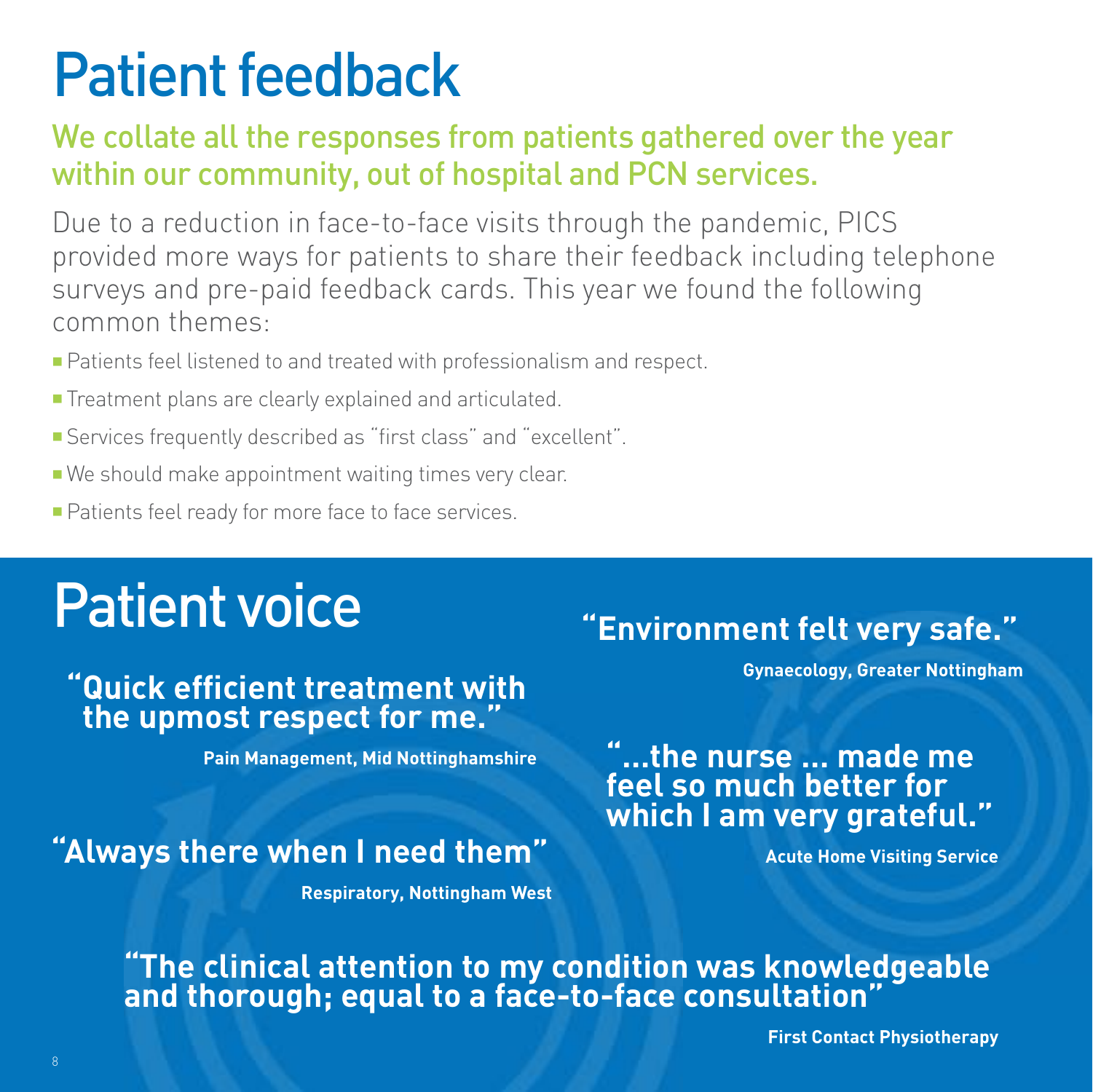### **DID STAFF TREAT YOU WITH DIGNITY AND RESPECT?**

**across all community 100% and PCN services**

# **97%+ across out of**

**hospital services**

### **HOW LIKELY ARE YOU TO RECOMMEND THE SERVICE TO FAMILY OR FRIENDS?**

**likely or extremely likely to 91-100%**

### **THE PERCENTAGE OF PATIENTS WHO SAID THE OVERALL EXPERIENCE OF OUR SERVICE WAS EITHER GOOD OR VERY GOOD**

**Community Services 100%**

### **Greater Notts First 100%**

**Contact Physiotherapy**

**100%**

**virtual living well with pain clinics**

**96%**<br><sub>Gynaecology</sub>

**Over**

**Gynaecology Pain Management 92% services**

**said their general wellbeing has 100%**

**improved after interventions from Social Prescribing in Nottingham West**

**now feel confident about 95% managing their condition for Chronic Fatigue services**

**now feel confident about 92% managing their condition for virtual Living Well with Pain clinic**

with dignity and respect. Not all PCN services ask whether respondents would recommend the service or their overall experience of it yet. Care

# Plans for 2021-22

PICS is planning to build on standardisation further in order to measure the organisation's concordance with our values, invite and gather more feedback from patients and to broaden good practice in patient engagement. We are also looking at coordinating feedback collated by each Practice.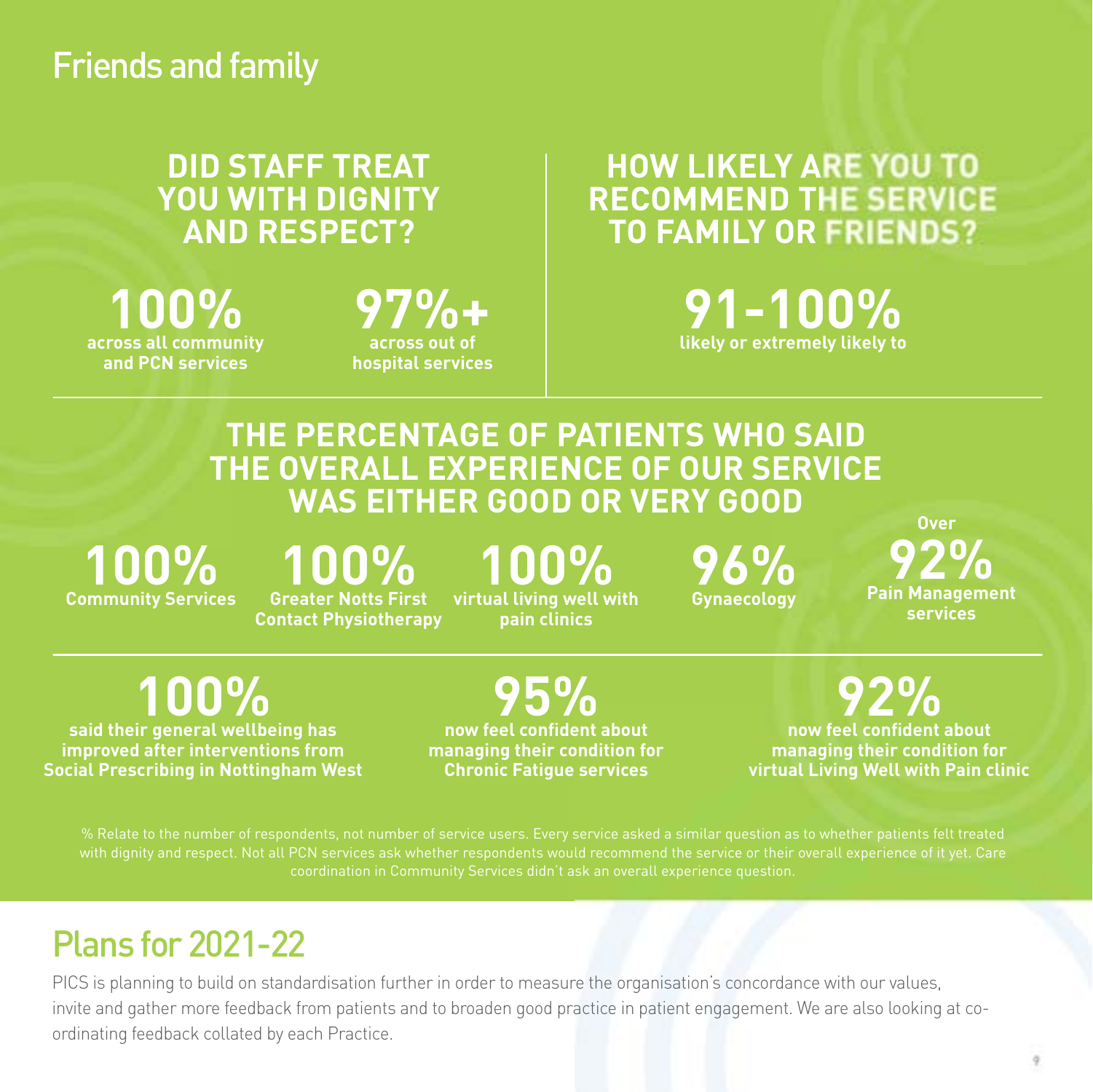# Quality Report summary

### The second PICS annual quality account describes our achievements to improve care during the most challenging year for us and the NHS.

The report describes the work undertaken in 2020/21 to improve the quality of care we provide to our patients, their families and carers. It also sets out our aims and ambitions for 2021/22 as the NHS recovers from the pandemic and PICS remains committed to good clinical outcomes and high levels of patient safety and experience.

#### **Highlights from success in the past year include:**

- Implemented Datix in 2020, a quality dashboard to monitor and improve performance. Learning is shared across the organisation as we use 'Datix' to collate, track, manage and analyse data across our services.
- In December 2020, we recruited a Quality and Clinical Governance Lead to oversee the delivery of quality and safety initiatives.
- Invested in clinical supervision through securing additional funding from the Nottinghamshire Alliance Training Hub (NATH).
- Developed a clinical audit delivery programme.
- Improved our quality and outcomes reporting mechanisms.
- Reviewed and improved our patient feedback processes.
- Increased our use of clinical digital technology.
- Provided a safe and efficient response to the COVID 19 pandemic.

Download the entire report from the PICS website: [picsnhs.org.uk/about-pics](https://picsnhs.org.uk/publications/)



#### **Priorities for improvement 2020/21:**

- Develop Datix further to reduce and manage risk, enhance patient safety and inform excellent practice.
- Achieve our targets for mandatory training and appraisals across the organisation.
- Increase our response rate to patient feedback surveys for all services within the 4 pillars of the organisation.
- **Eurther develop the use of digital technology to enhance** patient care and support staff.
- Improve the percentage of patients achieving the 18-week referral to treatment target in community gynaecology through development of a post-covid recovery plan.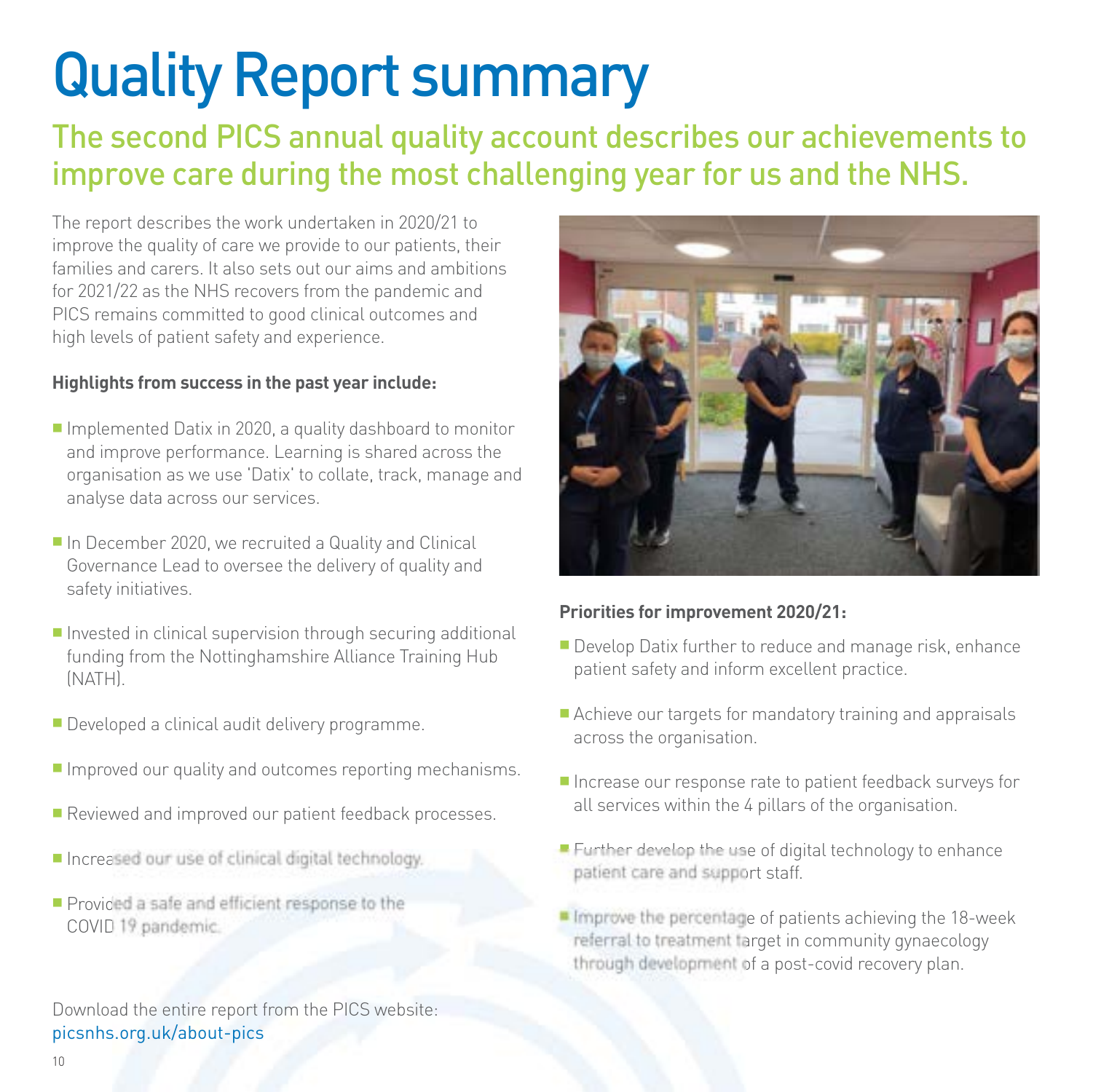**Staff are supported through** compassionate leadership to deliver caring services; considering patients' lived experience and how this may impact on their health and wellbeing.

Quality Report, 2020-21

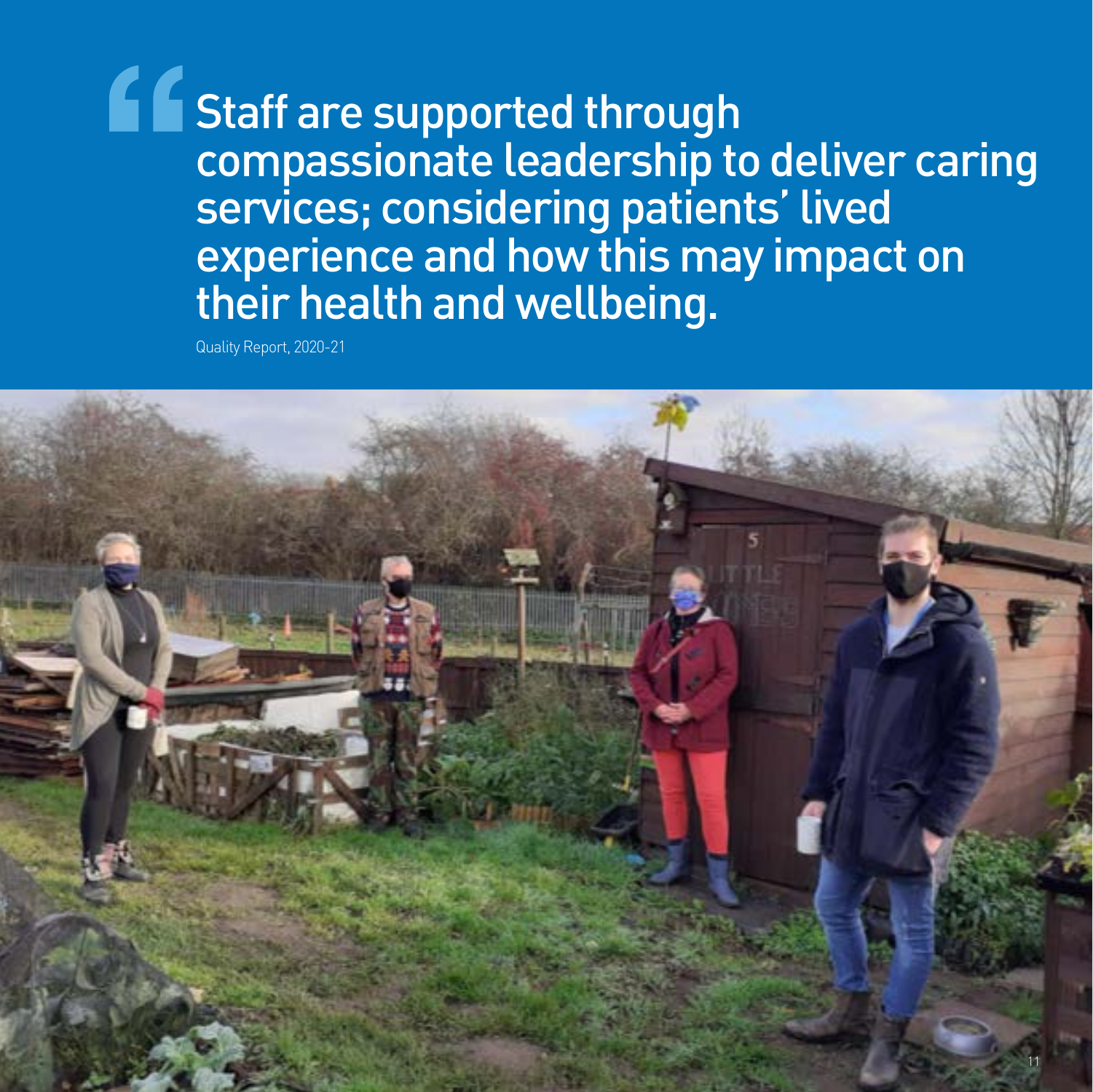# Case Studies

### Connected pain services continue to improve mental health and quality of life.

As face to face groups were paused, the multidisciplinary team of specialist clinicians rolled out virtual facilitated group forums for patients with persistent pain conditions or chronic fatigue syndrome. 150 patients waiting for group therapy were invited to join and supported to understand the format and how to use them. They could move over to a private room for a one to one with a facilitator at any time during the session.

The design was informed by patients and IT technicians and involved robust clinical governance and safeguarding risk assessments. Staff were trained on the technology, how to support patients to access it, and how to facilitate the sessions.

This was offered on top of a new digital library of support for the 7,000 patient list, that was created at the start of lockdown to enable self-care, including tailored information

on the website, new educational videos on YouTube and one-to-one emails.

The team maintained services throughout, patients have responded really positively and waiting lists have not grown. The service is also expanding to care for patients with Long Covid and is piloting a service with a Nottinghamshire prison in partnership with Notts Healthcare Trust.

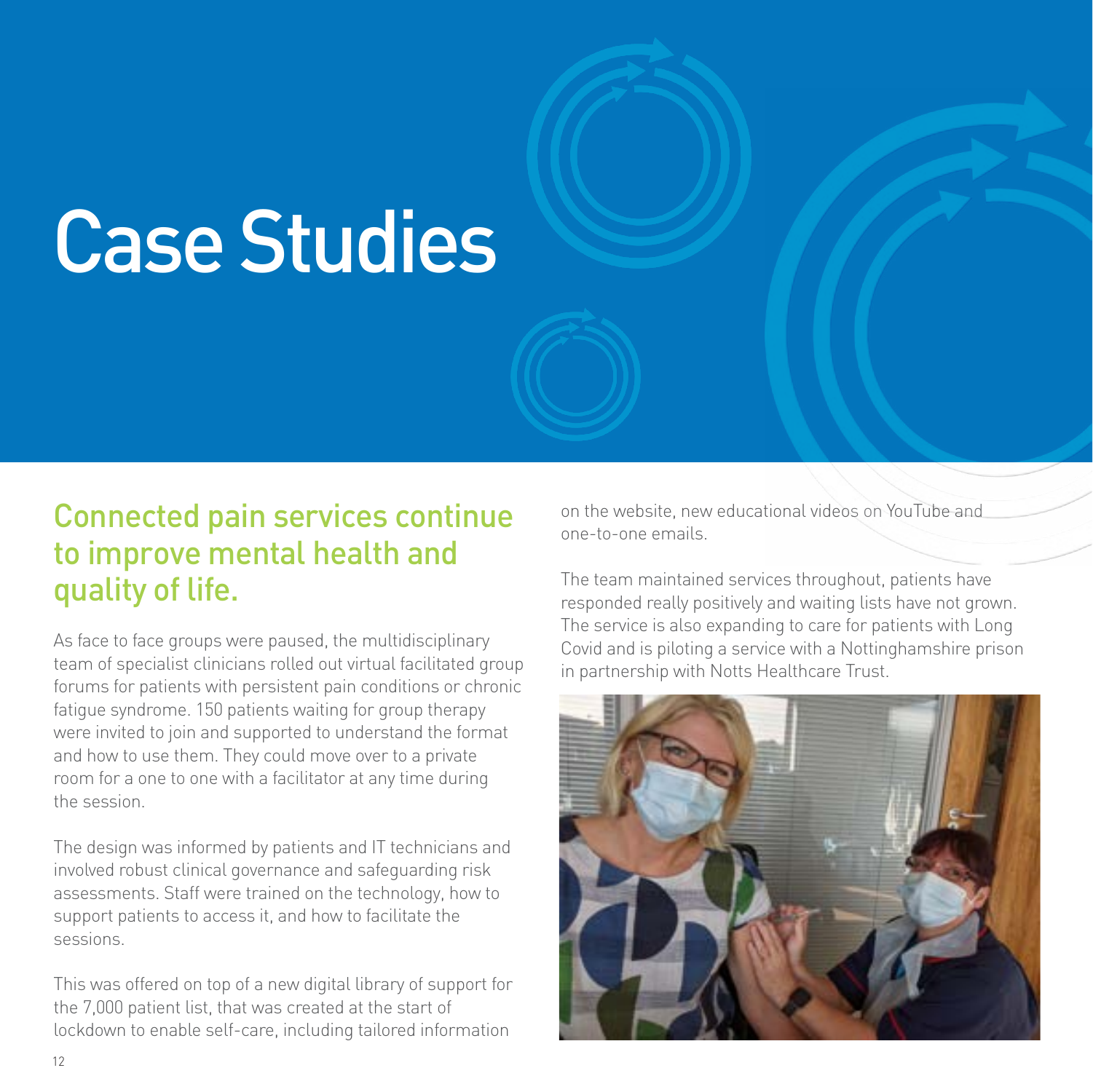### Our compassion-focused culture prioritises staff wellbeing

#20minCareSpace used a virtual space to host a session with a group of people who were supported by a trained and experienced facilitator. Staff were encouraged to take time to reflect on what's going on for them at the moment and how they might take better care of themselves.

Pain Pathway Service staff members developed this pilot in response to their colleagues reporting high levels of anxiety and stress. Word of mouth soon brought the project to wider attention and the team made it available to the whole of PICS.

Over a third of staff took part in the initiative, including patient-contact and home-based colleagues. The optional sessions were offered at the end of team

meetings for those who wished to stay on and participate. They reinforced PICS' compassion-focused culture and were part of a diverse support package including PICS-wide forums, new HR policies, online resources, resilience training, wellbeing-focused staff conferences and more.



### Enabling Care Homes to care and cope

Working with GPs, Clinical Directors, community services and care home staff, PICS created a new service to support, train and connect care homes communities for two months during the start of the pandemic. All 33 care homes in Nottingham West caring for 2,250 residents experienced up to 70 per cent of staff absence at some point. Managers and staff were overwhelmed and felt isolated as visits dropped to shield the residents.

Our team assisted with training, practical issues around personal protective equipment, new equipment and remote technology skills, help with care of the dying patient and psychological support of the staff, other patients and their families in the care home community. A WhatsApp group connected 49 care home staff who we sent daily updates to help them digest the legislation, guidance and changes they had to understand, implement and respond to. They also supported staff emotionally.

Residents could no longer receive visitors, and staff couldn't get out to fetch supplies, so the team managed an appeal for donations of toiletries and were able to do two drops to each home with a pack of toiletries for each resident within two months. These supplies helped residents feel connected to the outside and reassured them that they were not forgotten, and they also helped tie them over until they could get their own again.

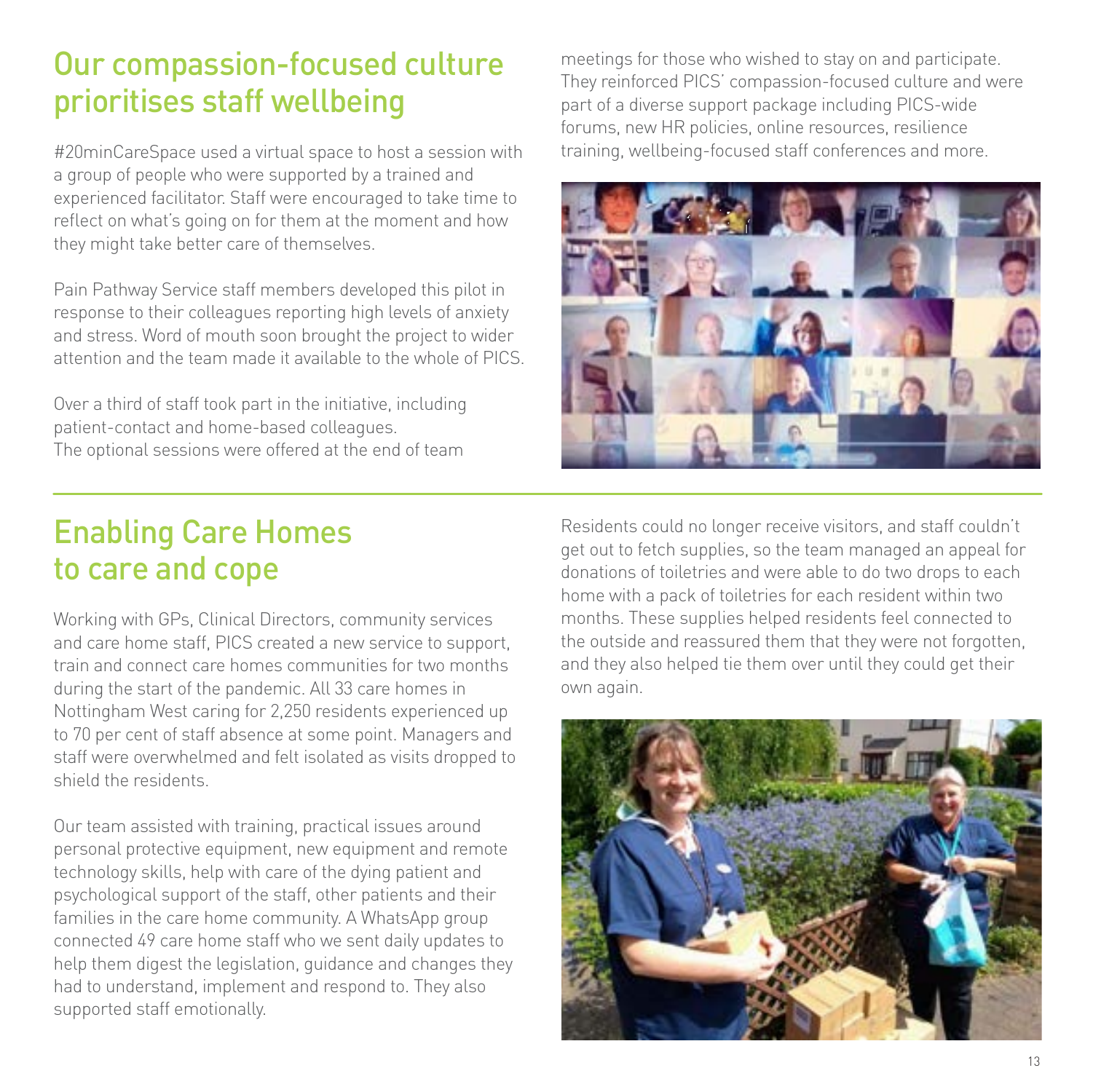# News and highlights



# **Meden GP Practice achieves Good CQC rating**

In April 2021, PICS practice, Meden Medical Services achieved a GOOD rating in all areas from Care Quality Commission (CQC), following a full inspection. Key learning



points from Practice Manager Jackie Jones were shared with all staff shortly afterwards, and she thanked the PICS team for support following two previous reports of 'requires improvement':

"Dr Allen, myself and our whole team are proud to be part of the PICS family, (and have been) for just over a year. The success is due to the hard work of the staff working day to day on site. However, the wider PICS support has been invaluable."

Kelvin Lim congratulates their efforts and achievements:

"Dr Allen and his team have worked tirelessly to achieve all of the CQC standards. I'm confident that our successes come from putting care for our patients first and openly collaborating with our communities and colleagues. Our can-do approach is what helps us make that difference."

# **HSJ Patient safety award**



Recognising safety, culture and experience in patient care, the national Patient Safety Congress conference and HSJ Patient Safety Awards listed a PICS collaboration as a finalist in the End of Life category. As a partnership, Nottinghamshire Healthcare, Beaumond House Community Hospice, Nottinghamshire Hospice, Sherwood Forest Hospitals and Cruse Bereavement were all honoured with PICS and celebrated this recognition of a shared commitment to transforming patient safety.

# **PICS thanks our communities and supporters**

Throughout the autumn of 2020, PICS thanked supporters from our communities with 'Thank you' certificates, signed by the Medical and Managing Directors, expressing our gratitude for



everything they did to help make staff and patients feel supported and safer. Alison Rounce, Managing Director said;

"We'll never forget how our communities have rallied round and helped."

# **PICS joins Nursing and Midwifery Cabinet**

Firmin, Lead Nurse, joined an influential group of expert clinicians who help deliver the Nottinghamshire-wide clinical and workforce plan, supporting the recruitment, retainment and development of clinicians across the system. Sue Haines, Chair of the Cabinet said:

"It is crucial that we actively work together to raise the profile of our professions, attracting new recruits and valuing, supporting and retaining our skilled staff in order to deliver Nottinghamshire's long-term health and social strategy for our local population."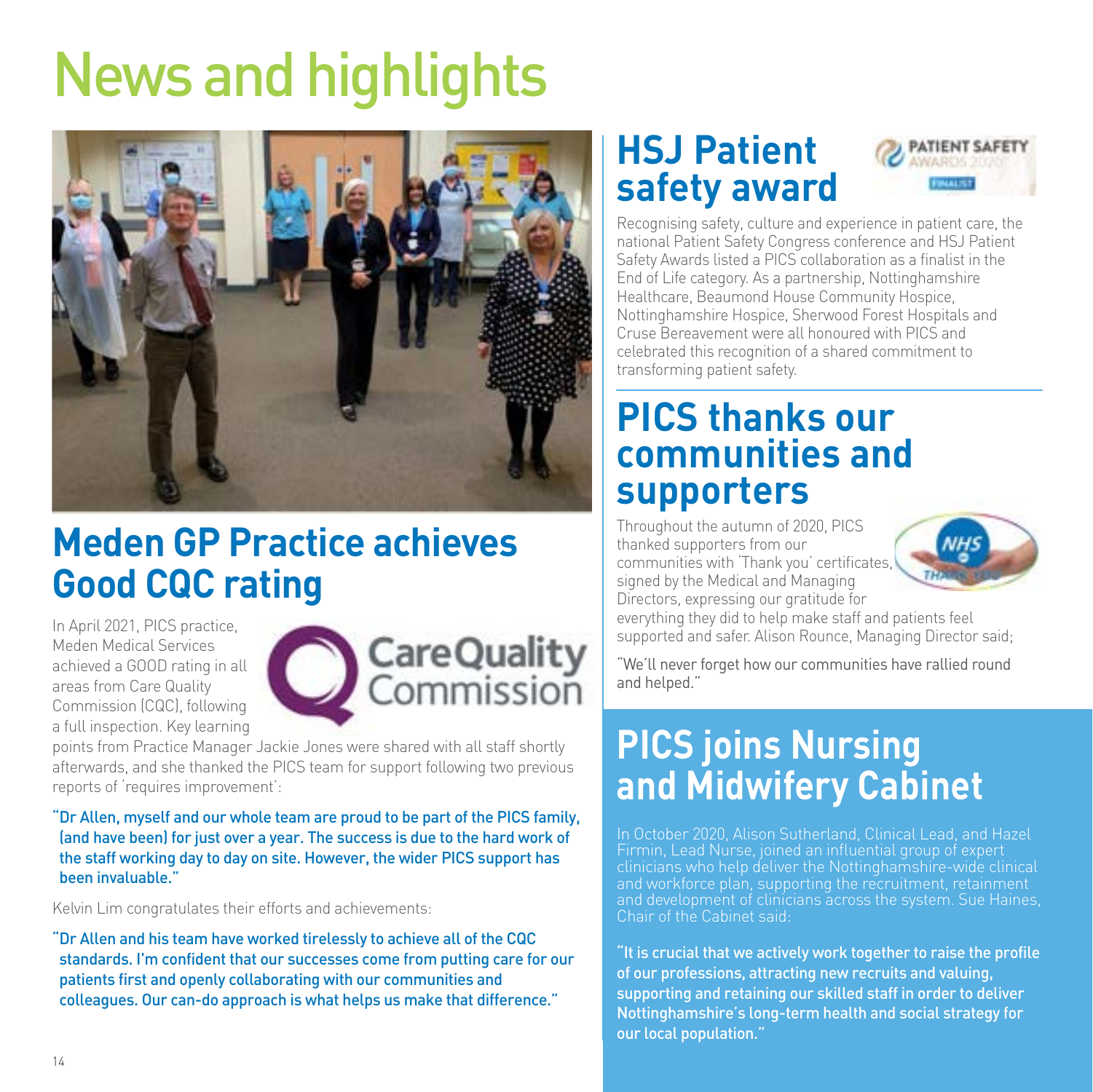# **Acute Home Visiting Service wins prestigious Award**

# 6 HSJ VALUE

#### **In September 2020, PICS won Primary Care or Community Service Redesign Initiative for our Acute Home Visiting Service.**

It is a responsive and effective home visiting service for patients that prevents them attending accident and emergency and relieves GP workload. Since the service started, we've made over 24,000 visits, saving GPs over 15,000 hours (July 2020).



They have supported patients to stay at home rather than go unnecessarily into hospital nearly 7,000 times, which has saved hospitals an estimated £8 million (July 2020). For the 631 referrals that were made to hospital during the pilot, each of those patients got into hospital earlier in the day which is a much better and less stressful outcome for them. The story was run by the HSJ and the Newark Advertiser.

# **Notts ICS Board and NHS England showcase PICS service**

On 21 January, PICS Board members Dr Kelvin Lim and Gerald Ellis shared the impact and success of the award-winning Acute Home Visiting Service at the virtual meeting of the Notts Integrated Care System (ICS) Board.

Over 20 chief executives, politicians and other leaders of social, care and health bodies from across Nottinghamshire heard about the reallife experience of a PICS patient (see image) and the benefits of the service closely integrated within the system. The detailed report into the service had already been showcased within NHS England to encourage further adoption of the model.



Chair of the Notts ICS Board, Sir David Pearson who is also lead for the Government's Social Care Taskforce, said:

"...it's very important that we as a system take the opportunity to ... congratulate those people who ... are willing to go the extra mile, who are harnessed by good leadership and supported by good system working."



# **PICS vaccinates care homes and house bound**

The Eastwood and Kimberly Advertiser and South Nottinghamshire Integrated Care System highlighted the Enhanced Health in Care Home Service joint work to vaccinate 900 residents and staff across 20 care homes in Nottinghamshire West. Taking just 15 days, including evenings and weekends, the drive started on Friday 8 January to offered first shots of the COVID-19 vaccine while usual services were maintained.

Rachael Simpson, Home Manager at MHA's The Herons Care Home was delighted with the speed and smoothness of the service:

"The team of vaccinators were really great; they were organised and efficient, and they made our residents and staff feel comfortable and reassured. It was an amazing day."

# **Social Prescribers at Royal College of GPs' Annual Conference**

conference in February, helping share good practice and champion their role in reducing social inequalities. Louise Redhead spoke during the session and a patient



answered questions in afterwards and the Chief Executive of the National Association of Link Workers engaged with the content via Twitter.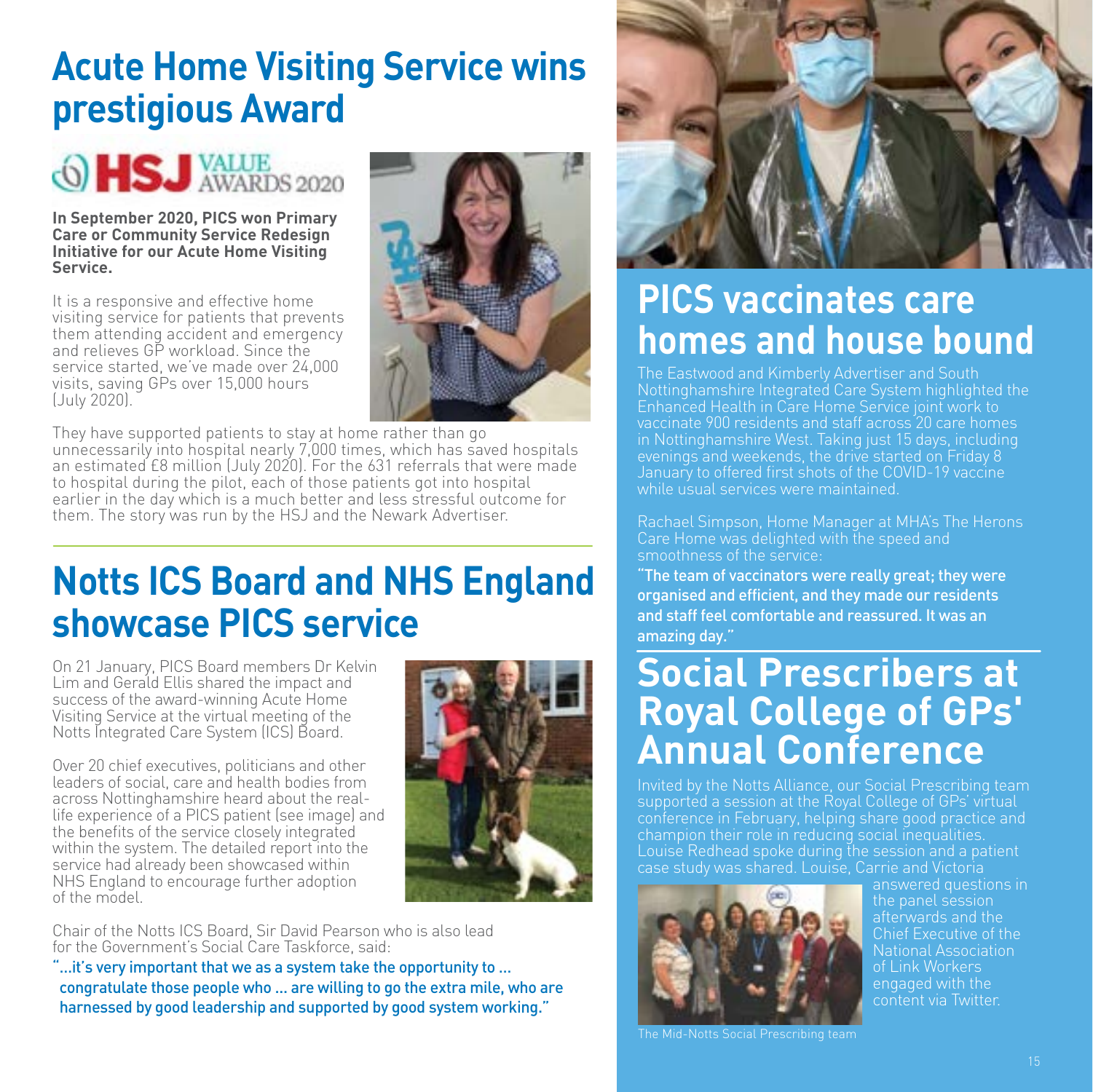# **Mansfield community thank Palliative care team**



BBC's East Midlands Today and the Mansfield Chad ran stories to support fundraising efforts in memory of a much loved Mum and in support of her PICS End of Life nurses.

Raising over £6,000 for equipment to help other patients, Nik, a local teacher who shaved her head said:

"We wanted to remember (our

friend) but also support the PICS team which helped the family at their most difficult of times (and) supported several members of staff, adding to its significance to our community."

# **PICS donates to three local charities nominated by staff**



As a thank you to staff for taking time to complete the annual staff survey, PICS donated £100 each to three local charities nominated by members of staff in December 2021.

Eleanor Greener, HR Assistant put forward BlindEye, a charity supporting the homeless in Nottingham; Amanda De La Motte, Care Homes Lead nominated Beaumond House Community Hospice which provides end of life care and support in Newark; and Emma Alder, Quality and Governance Lead, suggested Tomorrow Project charity, a crisis suicide prevention charity.



# **PICS staff support opening of Notts' first vaccination centres**

In early January 2021, PICS staff seconded to the vaccination centres in Nottinghamshire.

Working as part of the same team as Professor Jon Van Tam, Site Manager Jess Waterhouse set up and ran the Richard Herrod Leisure Centre in Carlton. Jess said:

"Getting this up and running is how I imagine it's like being in the Army. We've all pulled together and built really strong working relationships. Together with partners, we set this place up from scratch."



PICS vaccinator Mark Griffin and Site Manager Jess Waterhouse.



More PICS staff help behind the scenes at the weekends and during evenings to update patient records.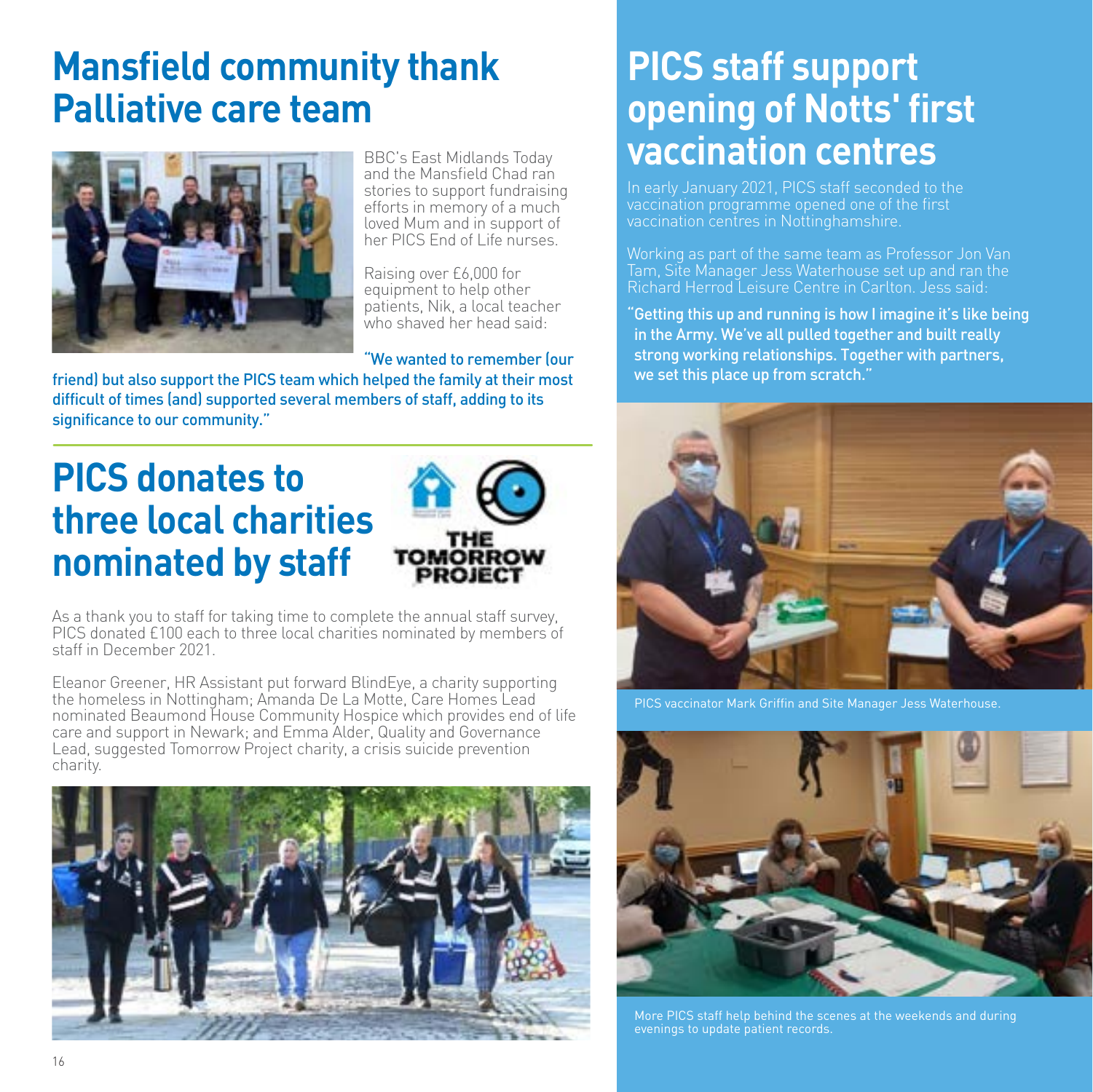# Financial report and balance sheet

PICS is a company limited by shares and is (nominally) for profit. All shareholders are local GPs or Consultants. Any surpluses are invested into improving or developing new services.

2020/21 has been a year of both significant challenge and continued success for PICS. We have remained true to our values and strategy of providing excellent clinically led healthcare, putting patients first and supporting general practice and this has seen our business grow considerably.

Turnover has increased by 2.3% to £14,844,153 (from £14,515,403) with the profit for the year (after tax) being £133,126.

In line with our corporate objectives, we have continued to invest in strengthening our back office and clinical support areas. It's imperative we have the appropriate capacity and capability to effectively manage growth and maintain engagement, quality and safety.

PICS has robust financial processes and strong mitigations from thorough analysis of risk, enabling confidence in our growth strategy. We are well placed and prepared to increase our active participation in the new NHS architecture of Integrated Care Systems, Integrated Care Providers and Primary Care Networks.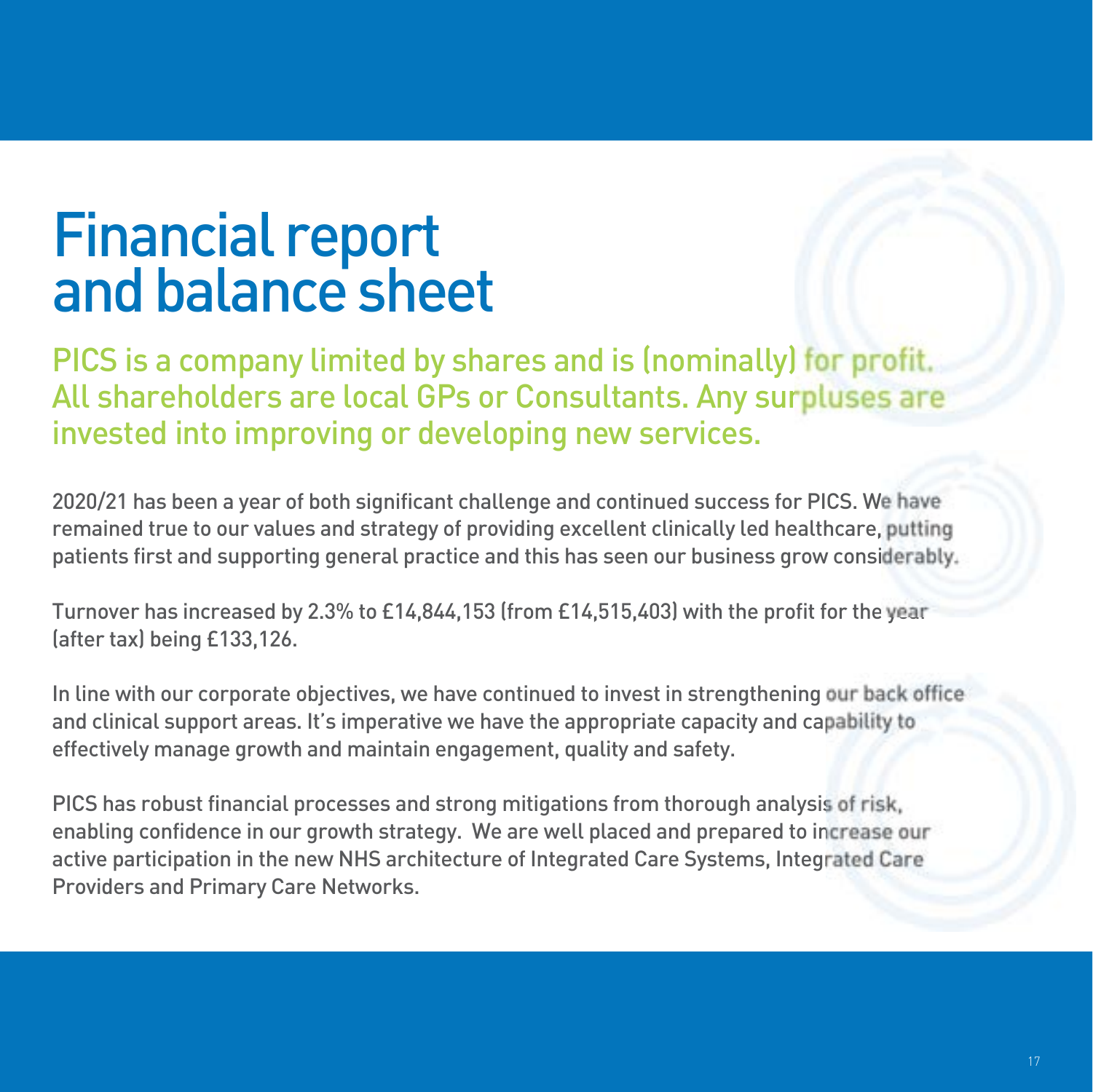# Balance Sheet as at 31 March 2021

|                                                                                                                                  | 2021                     |                                    | 2020                   |                                    |
|----------------------------------------------------------------------------------------------------------------------------------|--------------------------|------------------------------------|------------------------|------------------------------------|
|                                                                                                                                  | £                        | £                                  | £                      | £                                  |
| <b>Fixed assets</b><br>Tangable assets                                                                                           |                          | £118,440                           |                        | £101,695                           |
| <b>Current assets</b><br>Debtors<br>Cash at bank and in hand                                                                     | £1,235,946<br>£3,952,054 |                                    | £678,902<br>£3,470,022 |                                    |
| Creditors amounts falling due<br>within one year                                                                                 | £5,188,000               |                                    | £4,148,924             |                                    |
|                                                                                                                                  | E(4, 278, 735)           |                                    | E(3,343,440)           |                                    |
| Net current assets                                                                                                               |                          | £909,265                           |                        | £805,484                           |
| Net assets                                                                                                                       |                          | £1,027,705                         |                        | £907,179                           |
| <b>Capital and reserves</b><br>Called up share capital<br>Share premium account<br>Capital redemption reserve<br>Profit and loss |                          | £257<br>£85,604<br>£18<br>£941,826 |                        | £134<br>£87,854<br>£15<br>£819,176 |
| <b>Total equity</b>                                                                                                              |                          | £1,027,705                         |                        | £907,179                           |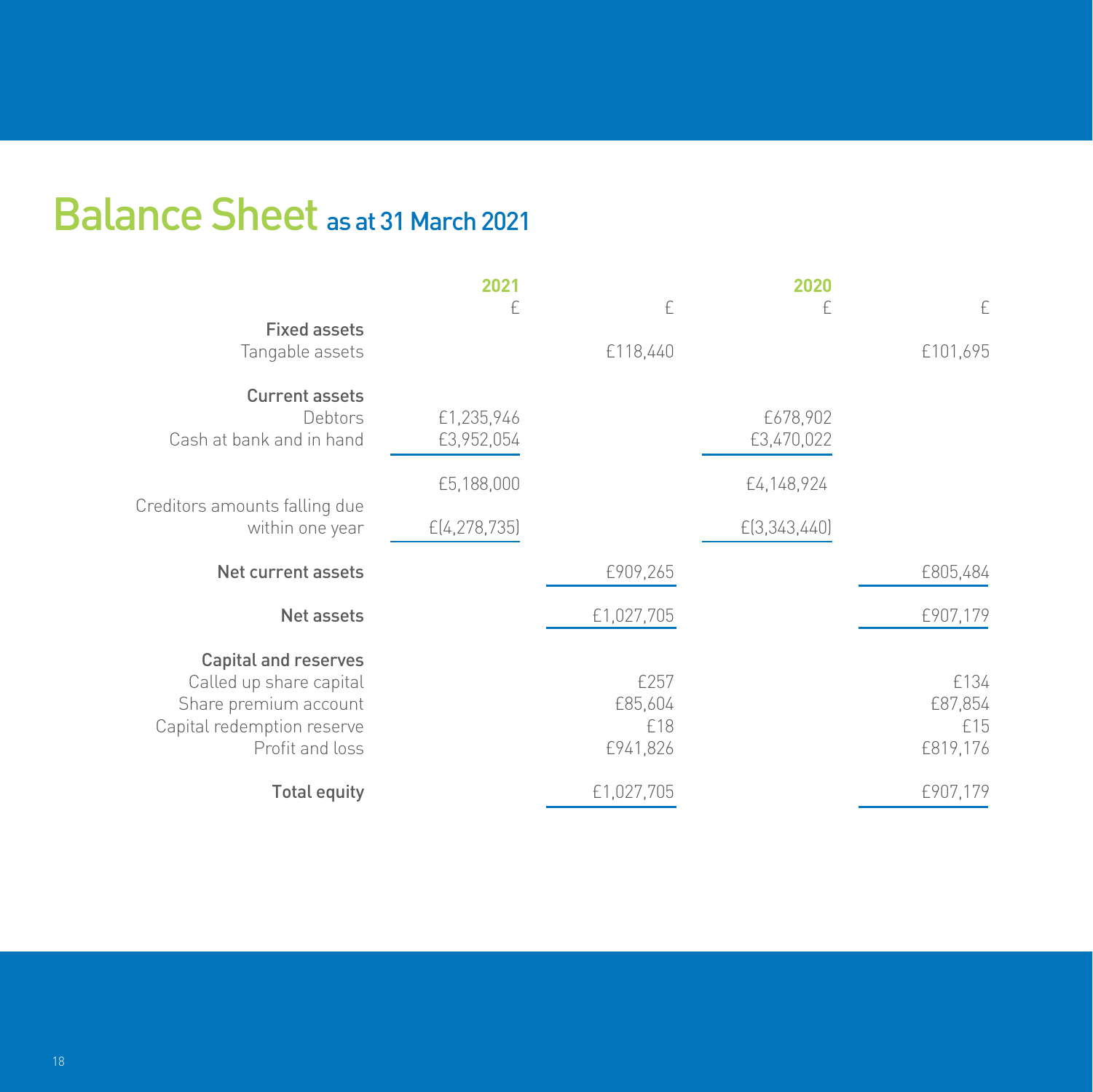# Our Values

Our core value is 'we care' and six further values underpin our caring culture, define how we support our colleagues, and guide our behaviours and decisions.



**We are patient-focused We are can-do We are empowering We create a learning environment We create evidence-led solutions We create integrated, safe services**

PICS also supports and advocates the principles and values that guide the NHS.

# PICS Board

Our Board is Chaired by Anita Dixon and includes Medical Director, Dr. Kelvin Lim and Managing Director, Alison Rounce.

Non-Executive Directors: Dr. Andrew Parkin, Dr. Paul Scullard, Dr. James Cusack, Dr. Junaid Dar.

Executive members: Jonathan Bemrose, Finance Director; David Hale, Finance and Corporate Manager; Stephen Andersen, Business Development Manager; Gerald Ellis, Programme Manager for Clincial Pharmacy; and Alison Sutherland, Clinical Services Lead.

Chair, Anita Dixon says:

"The Board has adapted to the growth of the organisation. We are providing and constantly reviewing the necessary corporate and clinical assurance to help steer the strategy for the future, whilst maintaining PICS culture and Values."